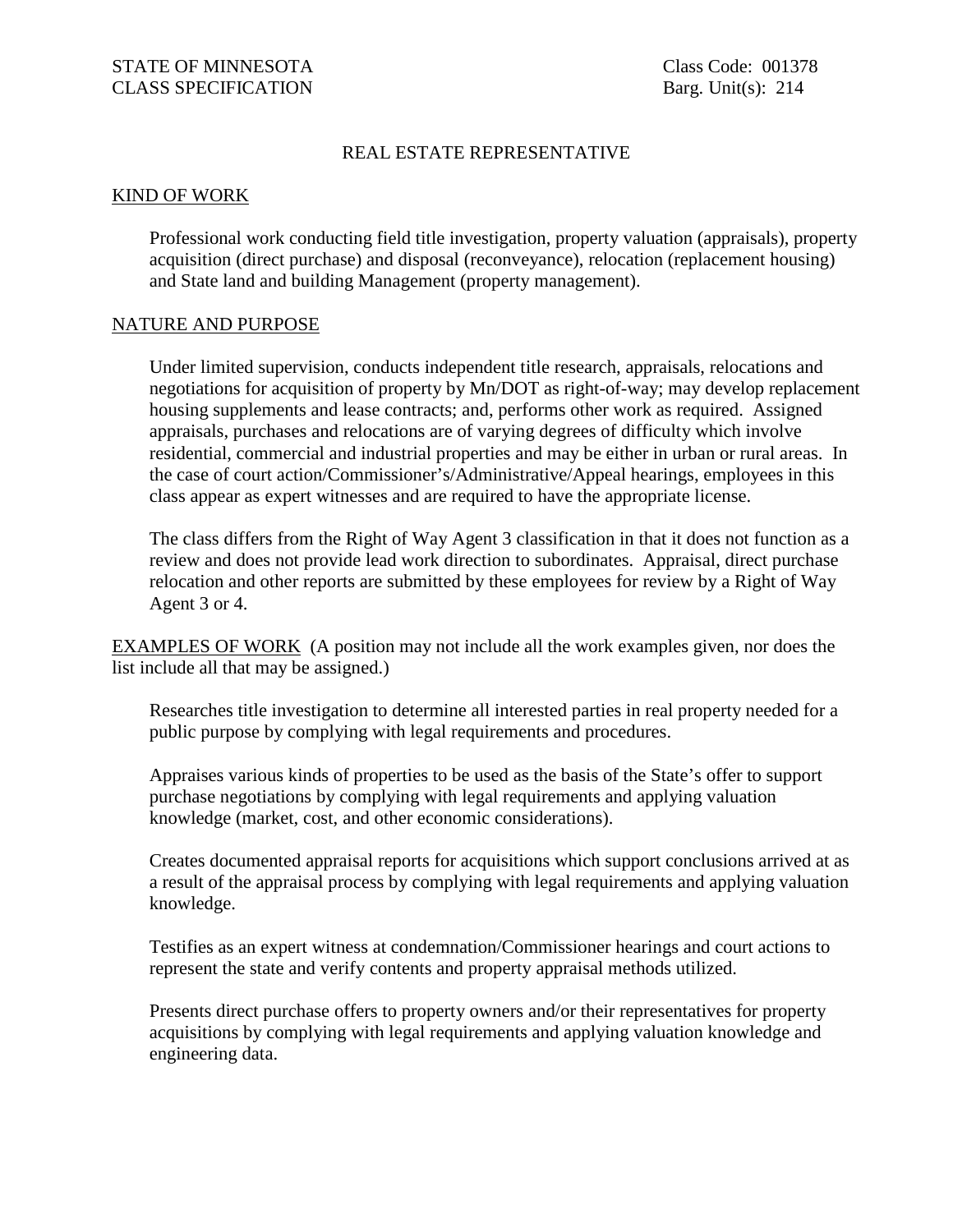Determines Replacement Housing Supplements for owners/tenants displaced by the acquisition of property desired by the State by complying with Federal Guidelines and other legal requirements and regulations.

Analyzes, determines and submits all relocation claims required by ensuring compliance with the Uniform Relocation Act and laws.

Initiates proposed reconveyances for the sale of surplus lands, securing authorizations and preparing properly executed documents in the name of the Commissioner of Transportation by properly accounting for those funds received for deposit into the Trunk Highway Fund.

Appraises properties to be reconveyed to identify the "fair market value" in accordance with appraisal specifications by complying with legal requirements and applying valuation knowledge.

Monitors real estate owned by the State and prepares special agreements and limited use permits between State, local units of government or general public so that lands can be acquired and existing Mn/DOT right of way can be put to reasonable public use while assuring State interests are fully protected.

## KNOWLEDGE, SKILLS AND ABILITIES REQUIRED

Knowledge of:

Entire real estate field including: the appraisal, direct purchase and relocation process and procedures; real estate law, Eminent Domain, land and building sales, titles, and closing sufficient to estimate value of damages, prepare appraisal reports, legal documents, replacement housing supplements, relocation conclusions and direct purchase packages.

Appraisal methods sufficient to apply and use the different valuation approaches (cost, market, etc.) and to explain, illustrate and defend conclusions of value at a Commissioner's hearing.

Mn/DOT right of Way procedure and practices sufficient to secure, dispose of and monitor real property.

Highway design and construction practices sufficient to relate details to clientele.

Ability to:

Establish effective working relationships with public officials, property owners and department personnel sufficient to successfully negotiate the acquisition and disposal of property.